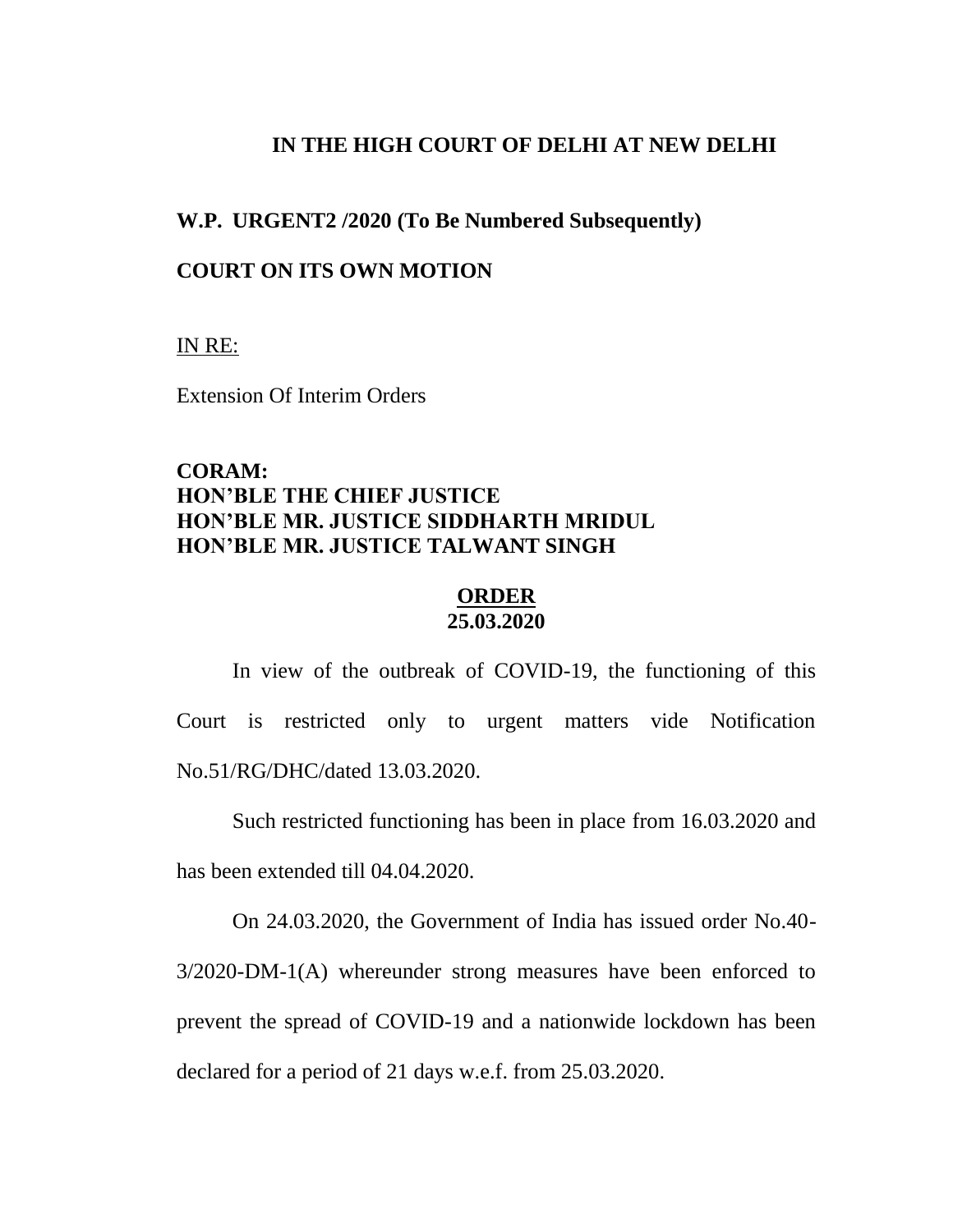In view of the lockdown in the State of Delhi and the extremely limited functioning of courts, routine matters have been adjourned en bloc to particular dates in the month of April. Thus advocates and litigants have not been in a position to appear in the said matters, including those where stay/bails/paroles have been granted by this Court or the courts subordinate to this Court, on or before 16.03.2020. As a result, interim orders operating in favour of parties have expired or will expire on or after 16.03.2020.

Taking suo moto cognizance of the aforesaid extraordinary circumstances, under Article 226 & 227 of the Constitution of India, it is hereby ordered that in all matters pending before this court and courts subordinate to this court, wherein such interim orders issued were subsisting as on 16.03.2020 and expired or will expire thereafter, the same shall stand automatically extended till 15.05.2020 or until further orders, except where any orders to the contrary have been passed by the Hon'ble Supreme Court of India in any particular matter, during the intervening period.

Needless to clarify that in case, the aforesaid extension of interim order causes any hardship of an extreme nature to a party to such